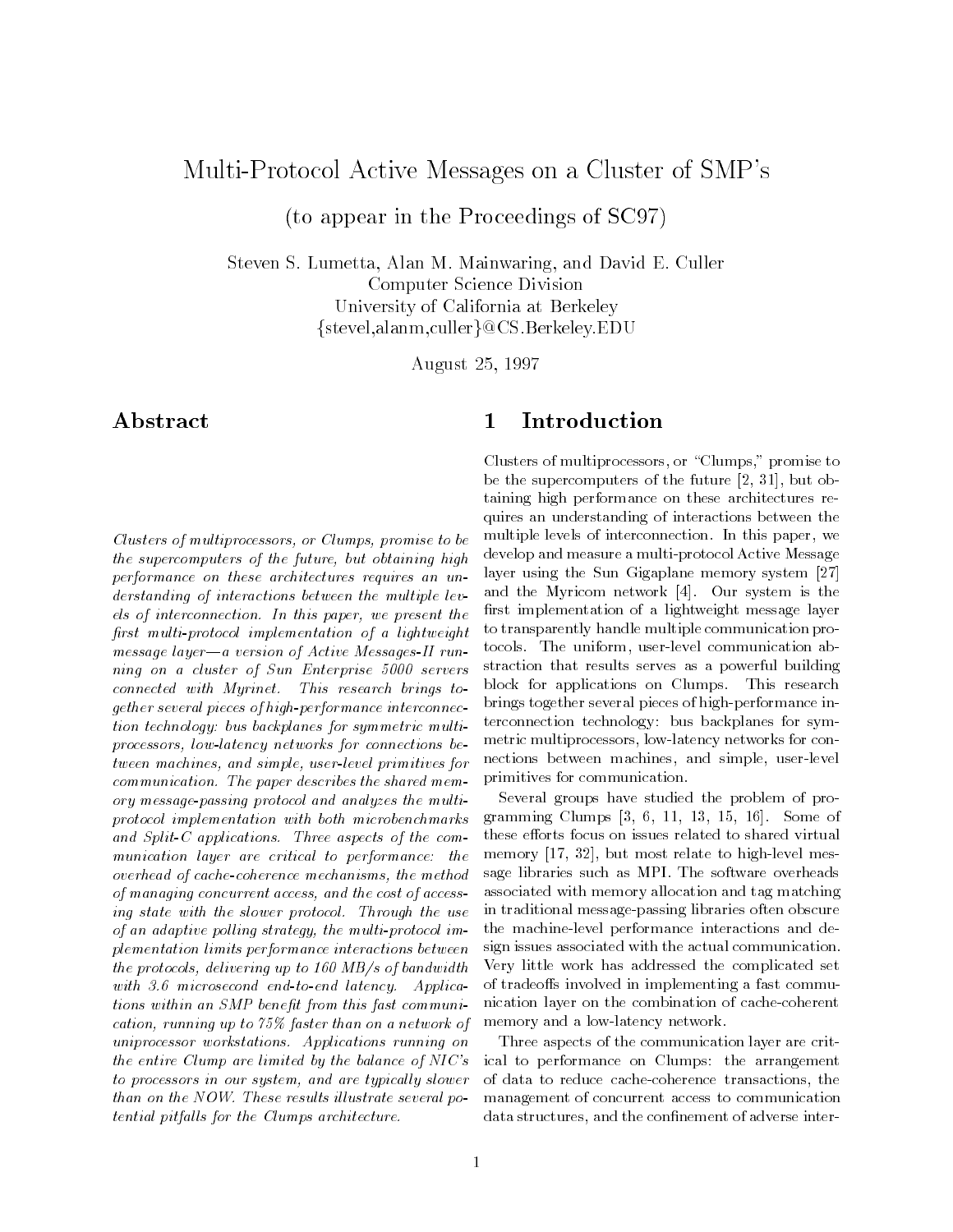actions between communication protocols To quan tify these dimensions of the multi-dimension measure protocol implementation of the the transfer of  $\mathcal{A}$  is the transfer  $\mathcal{A}$ parently directs message traffic through the appropriate medium- either shared memory or a high speed network The implementation operates on a cluster of four Sun Enterprise 5000 servers running the Solaris 2.5 operating system and interconnected by a Myrinet with multiple NIC's per SMP.

This paper describes the shared memory message passing protocol and analyzes the effects of the hardware and software architectures on communication performance Using both microbenchmarks and a range or appearanters, as increases in the important design tradeos for a multiplier of a multiplier of a multiplier of a multiplier of a multiplier of a multiplier layer. While Clumps have a clear engineering advantage over networks of uniprocessor workstations as the base architecture for large scale systems- several obstacles limit their performance advantages at the  $\frac{1}{2}$ application level. The paper brings several of these problems to light and discusses their implications

The remainder of the paper is organized as follows in the next section-  $\alpha$  and  $\alpha$ software architectures of the system; Section 3 then details the data structures and operations used for communication through shared memory; in Section 4, we apply microbenchmarks to evaluate base perfor mance characteristics; Section 5 compares the performance of several applications running on a Clump and on a network of workstations; Section 6 provides information about related work; and Section 7 presents our conclusions

#### Background  $\bf{2}$

In this section- we describe the relevant features of the hardware and software architectures on which the multipation in the model of the complete station of the station of the station of the station of the station o

#### Hardware Architecture 2.1

The experimental platform appears in Figure 1. Each Enterprise 5000 server contains eight 167 MHz Ultra-SPARC processors with  $512$  kB of L2 cache per processor and a total of 512 MB of main memory. Three Myricom M2F network interface cards (NIC's) on independent SBUSs provide access to a high speed network connecting the servers Each NIC contains 256 kB of SRAM and employs a 37.5 MHz LANai processor to manage transfers between the host and 22 the network. Links in the network provide  $160 \text{ MB/s}$ of bidirectional bandwidth bandwidth between the host and the NIC is limited by the SBUS to an ob served maximum of  $38$  MB/s.



 connections to a Myrinet high speed network with in ternal link bandwidths of 100 MB/s [4]. Target architecture for the multiprotocol AM II implementationa cluster of sym metric multi processors- or Clump Processors in side an SMP are connected via Sun's Gigaplane Interconnect-beneficial provides cacheeres cacheeres cacheeres cacheeres cacheeres cacheeres cacheeres cacheeres ca up to  $2.7 \text{ GB/s}$  of bandwidth [27]. Communication between SMPs utilizes multiple-states multiple-states multiple-states multiple-states multiple-states multiple-

The critical components of hardware performance are the memory hierarchy and the memory hierarchy and the network-the networkcharacteristics have direct impact on the speed at which data moves from one processor to another. The cost of synchronization primitives is also pertinent when managing simultaneous access by multiple pro cesses Using microbenchmarks based upon those of saavedra maarrera jooga weerdraar ableedraar waard too m values for a shown in the state of the second terms of the state of the state of the state of the state of the parison- the table also gives the parameters for an UltraSpace of the SPARC Model was the second which was the second that the second second the second second second second second second second second second second second second second second second second second second sec same processor as the Enterprise 5000. For messagepassing via shared memory, in the latency of accesses to access data within another processor's  $L2$  cache is of particular interest- as it represents the minimum cost to transfer data between two processors On the Enter prise - such a transfer requires cycles-in-transfer requires cycles-in-transfer requires cycles-in-transfer cantly more than the base memory latency of  $50$  cycles

### Software Architecture

nication in the parallel programming community and a Active Messages are a well known model of commu are typically among the fastest methods of commu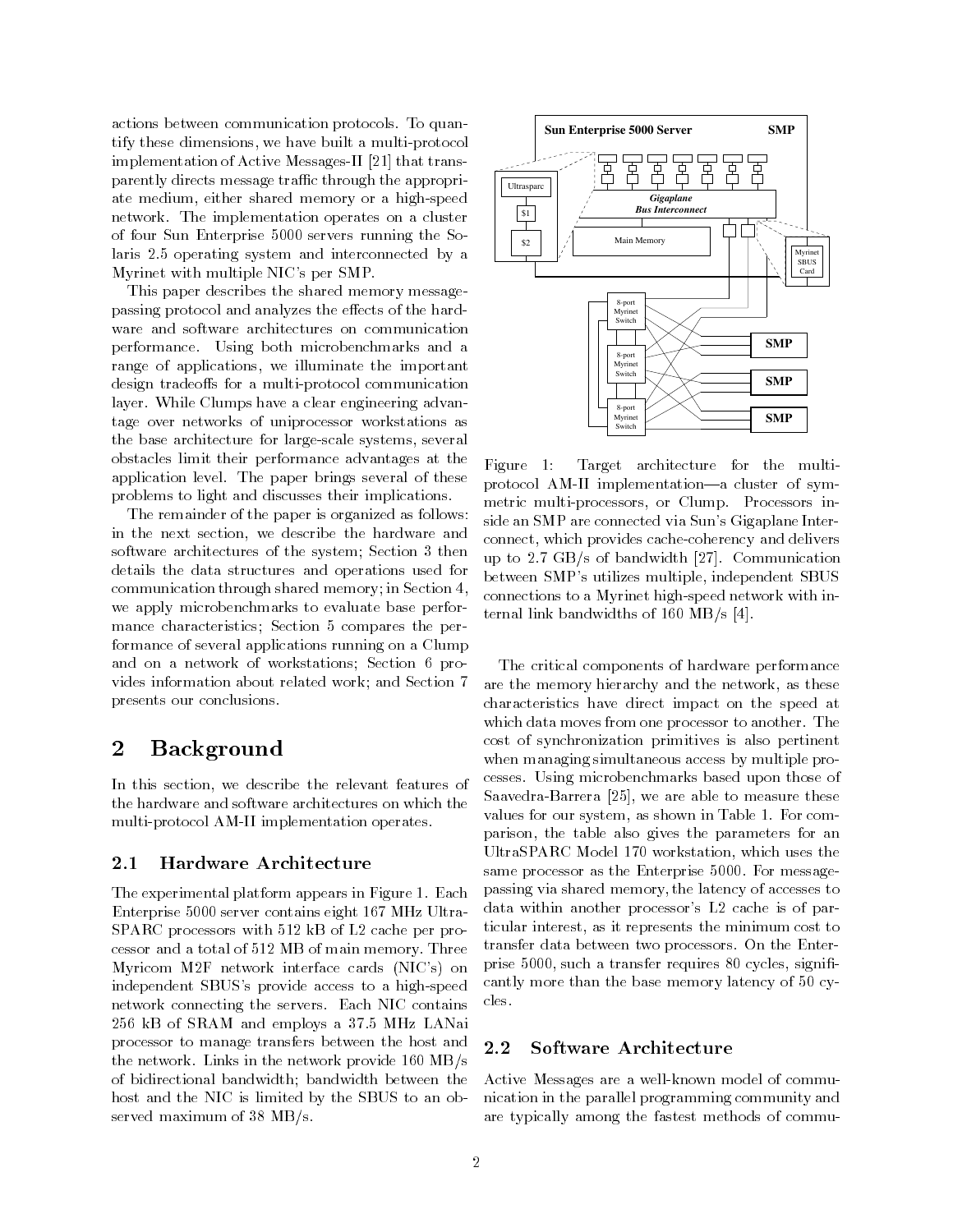|                    | Enterprise 5000 | UltraSPARC 170 |
|--------------------|-----------------|----------------|
|                    | server          | workstation    |
| $L2 \, size$       | 512 kB          | 256 kB         |
| $L2$ miss (memory) | 50 cycles       | 42 cycles      |
| L2 miss (other L2) | 80 cycles       | N/A            |
| memopy bandwidth   | 200 MB/s        | $160$ MB/s     |
| NIC 32-bit read    | 152 cycles      | 114 cycles     |
| NIC 32-bit write   | 54 cycles       | 34 cycles      |
| SBUS bandwidth     | $3x38$ MB/s     | 38 MB/s        |
| compare-and-swap   | 15 cycles       | 15 cycles      |

- network- in the state memory of the synchronous system in the synchronous synchronous synchronous system in the synchronous system in the synchronous system in the synchronous system in the system in the synchronous syst nization primitive parameters for our Enterprise servers and UltraSPARC Model 170 workstations. Both use 167 MHz processors. The uniprocessor boasts lower memory latency but provides lower memory bandwidth as well. Note that write latency for NIC memory is usually hidden by the write buffer.

nication available - available - available - available - available - available - available - available - avail message contains a reference to a handler routine When a message is received- the communication layer passes the data to the handler referenced by the mes sage- typically as formal parameters The association between message arrival and the execution of a par ticular block of code is the origin of the term "active message."

Most Active Message implementations assume the use of a SPMD model of programming and the avail ability of a reliable network that is spaced by the interest of the the second with long-state with long-state  $\mathbf{q}$  ,  $\mathbf{q}$ scheduled times slices The American Specification (AM) defines a uniform communication interface that provides the functionality required for general purposes of general purposes and general purposes are general purposes of general purposes and general purposes are general purposes and general purposes are general purposes an distributed programming yet permits implementa tions yielding performance close to that available at into point to point messages between communication endpoints A group of communicating endpoints form a *virtual network* with a unique protection domain. Traffic in one virtual network is never visible to a second virtual networker yet each virtual networker is a tains the direct- user level network access necessary for high performance When distinct virtual networks share the same physical network resources and  $\sim$ tinues to perceive private resources- albeit with po tentially reduced performance. This communication multiplexing is critical to high performance message passing with Clumps- since many processes are ex pected to be communicating at once Also- the ratio of NICs to processors in an SMP might- in generaldiffer from one.

The Active Message layer assigns each endpoint a unique, global name to create a virtual networkendpoints map a set of such names into a table of message destinations Destinations in the virtual net work are then indexed using a small integer Access rights in a virtual network take the form of a bit



 control block resides in main memory- the network NIC- and the shared memory queue block resides Figure 1. The annual contract for an AM in American contract of the annual contract of the state of the state of the state of the state of the state of the state of the state of the state of the state of the state of the s queue block resides on the network interface card in a shared memory segment. Only the shared memory queue block is accessible to other processes

 $tag$  specified by each destination endpoint. A sender must know the value of an endpoint's tag before sending any messages to that endpoint Tags provide a reasonable level of protection against both inadver tently misdirected and malicious messages

Communication in AM II uses a request reply paradigm Messages originating outside the Active Messages layer are called requests- and all request handler routines must issue a *reply* using an opaque message token which holds information about the re questing endpoint's name and tag. A message references a handler routine with a small integer-term and the small integer-term and the small integerused by the recipient as an index into an endpoint specific table of such routines. The Active Message layer reserves index of the table for the user dened handler to which messages are returned in the case of network failure or other faults-factors  $\mathbf{d} \cdot \mathbf{d}$  access to access the access of access to access the access of access to access the access of access to access the access of access to access the access of access to

 short messages carry up to eight bit arguments Two types of message are relevant to this work a bulk data transfer extends a short message with a block of up to 8 kB of data.

# Data Structures and Opera tions

 In this section- we describe the data structures and operations was done that the manager is such messages, we say that we sages passed through shared memory. The design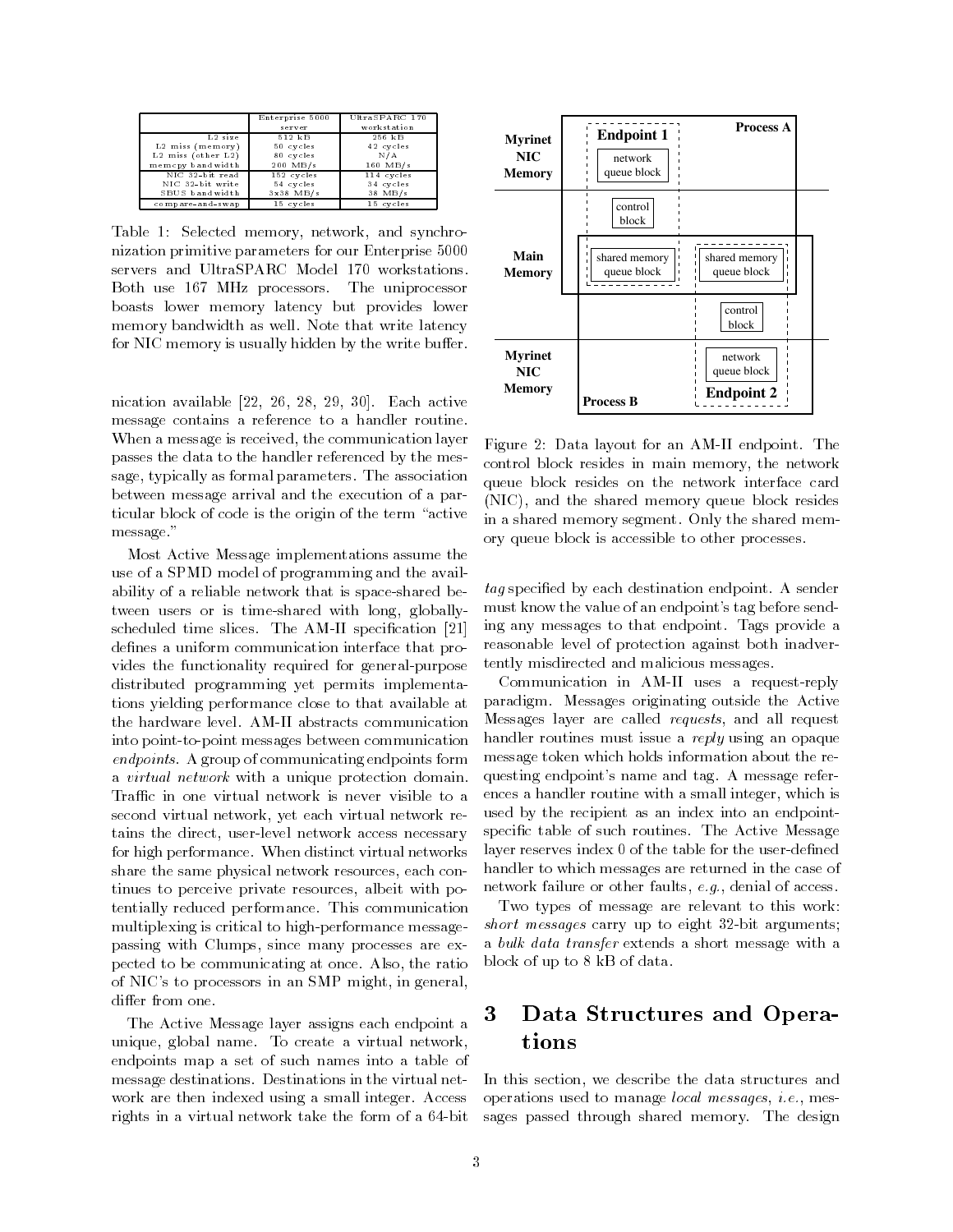

Figure 3: Block diagram of a shared memory queue block Short messages use only the packet queue Bulk data transfers are written into the bulk data queue as well

space of shared memory message passing layers has four dimensions data layout- access control- concur rency management- and polling strategy The section progresses through each of these dimensions- touch ing on the issues related to each and explaining the position taken in this work

#### 3.1 Data Layout

protocol representation of an endpoint is an endpoint in an endpoint in an endpoint is an end of an end of an natural extension of the representation developed for the more than the Myrine and the Myrine in the Myrine and  $\alpha$ Figure - an endpoint breaks into three blocks the control block holds information such as the table of handler routines and the table of message destina tions-block holds message queues message queues message que un message que un message que un message que un me for the network- and the shared memory queue block holds message queues for shared memory. The control block is used primarily by AM in the primarily by AM in the primarily by AM in the primarily by AM in the primarily by AM in the primarily by AM in the primarily by AM in the primarily by AM in the primarily by AM in the p and is stored in main memory The network queue block is handled by the LANai processor and hence resides in memory on the NIC The shared memory queue block is placed in a System V shared memory segment to allow access by multiple processes within the SMP During ideal of the SMP During ideal of the SMP During ideal of the SMP During ideal of the SMP During ideal of the SMP During ideal of the SMP During ideal of the SMP During ideal of the SMP During ideal of the SM grated to backing storage in the conventional fashion a did in Nicola and the state into memory and memory-planets data in main memory back onto disk

A diagram of the shared memory queue block ap pears in Figure 3. A copy of the endpoint tag is used for access control- while two queue structures control- while two queuestic two queuestic two queuestic t hold request and reply messages received by the end point. Each queue structure further divides into three sections queue this information- we compute the post of senders queue head information- accessed only by re cipients and two FIFO data queues-two first and two first

senders and recipients. The queues are the packet queue, which contains the handler induced arguments  $\mathbf{r}$ ments- and the bulk data queue- which holds data for bulk data transfers. Short messages use only the packet queue-bulk data transfers use both data transfers use both data transfers use both data transfers u queues

The shared memory queue block has been care fully tuned for performance. Data are laid out so as to eliminate false sharing and thereby to reduce bus transactions Each packet- for example- occupies a and bulk data blocks blocks blocks blocks blocks blocks blocks blocks blocks blocks blocks blocks blocks block cache boundaries to increase copying speed

In addition to the handler index and arguments, entries in the packet queue contain three other fields: a packet type-block mapping-block mapping-block mapping-block mapping-block mapping-block mapping-block mappingbulk data index The rst of these- the packet typedifferentiates between short messages and bulk data dierentiates between short messages and bulk data transfers It also serves as the handshake state in transferring data from a sender to a recipient. A valid ag serves the latter purpose for the bulk data queue The inverse queue block mapping points to the shared memory queue block of the sending endpoint in the address space of the process that owns the receiving endepointent characterized reply messages to avoid a potential tially expensive lookup operation The last eld- the bulk index- records the association between a bulk data transfer packet and the data itself. The bulk data queue is signicantly shorter than the packet queue-to-block to-block to-block to-block to-block to-block to-block to-block to-block to-block to-block to-block to-block to-block to-block to-block to-block to-block to-block to-block to-block to-block to-block to-block fit into a reasonable amount of memory  $(293 \text{ kB})$ .

The shared memory queue block differs significantly from the network queue block in its lack of send queues. The absence arises from a fundamental difference between the methods used to transmit data over the network and within an SMP In the net work case- a sender cannot directly deposit directly directly directly directly directly and  $\sim$ memory located across the network- and must instead rely and interesting party-ly where we have matching the intelligent  $\mathcal{L}$ NICs- to move the data Within an SMP- the sit uation is just the opposite: direct access is possible through shared memory-distribution and no third party exists to the control party exists to the control party exists to the control party exists to the control party exists to the control party exists to the control party perform the transfer

#### Access Control  $3.2$

accessibility and security  $\mathcal{A}$  and security determines and security determines and security determines and security determines and security determines and security determines and security determines and security dete error- malice- and spying by processes that have al Access control for an endpoint has two components, when a process is allowed to map shared data into its address space Security protects an endpoint against ready mapped its data

an this work, we multiple this was assumed pro threads Communication between multiple processes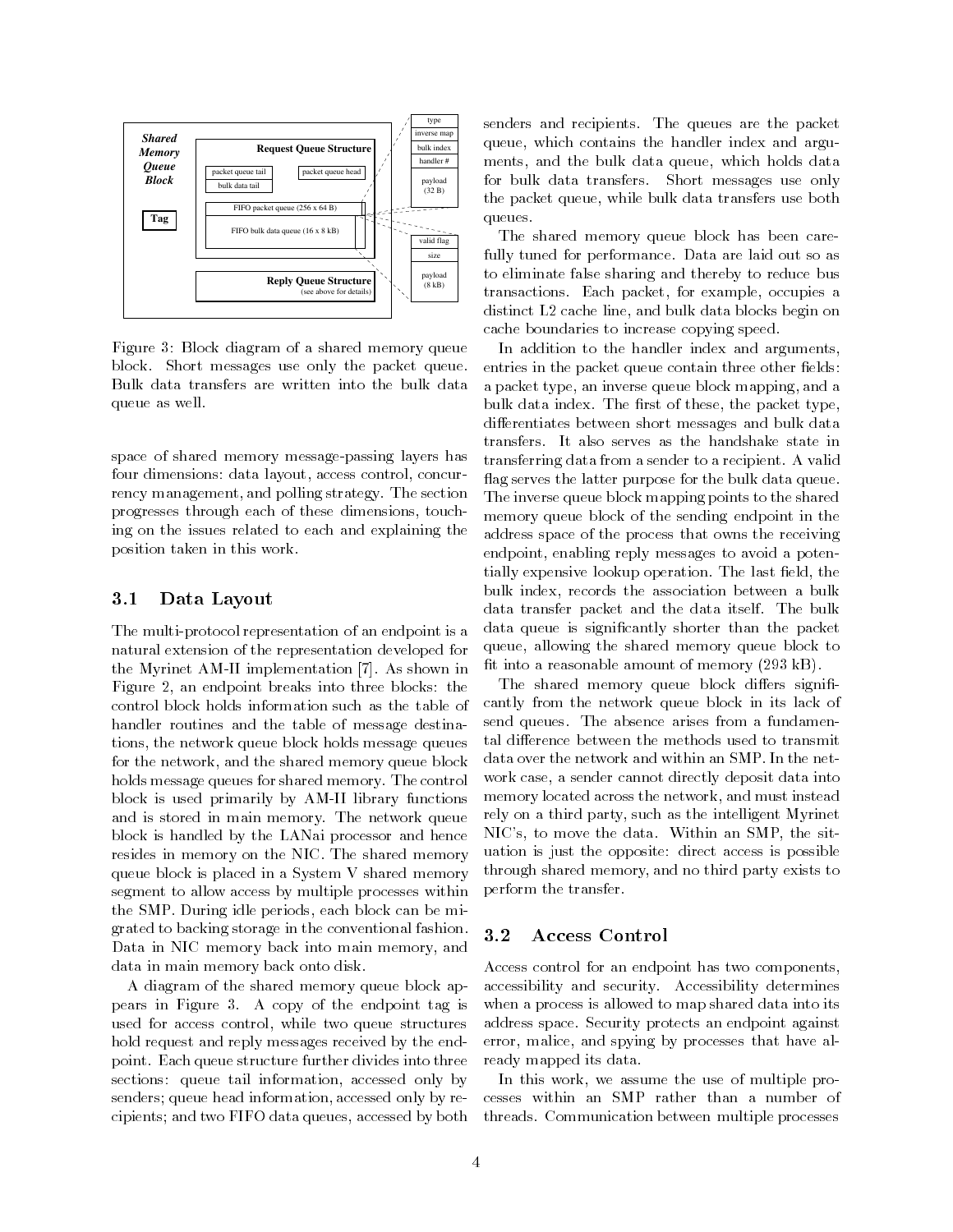matches the message passing model more closely than does communication between threads sharing an ad dress space Interprocess communication in Unix typ ically utilizes the System V IPC layer- which pro vides a number of standard mechanisms for commu nication. By choosing to use System V shared memory segments as storage for the shared memory queue block-tie access control decisions ties access control decisions ties access control decisions to the control d model supported by System V interprocess communi cation The IPC model is quite similar to that used by traditional Unix filesystems. Each segment has distinct read and write access bits for the owner of the segment-category associated with the second with the second with the second with the second with the second segment- and for all others and for all other all perhaps  $\mathcal{A}$ not impossible to build-build-build-build-build-build-build-build-build-build-build-build-build-build-build-bu curity issues through the IPC access model requires multiple segments and signicantly more complex op erations than our performance requirements can tol erate. These considerations compel us to assume a high level of trust between endpoints communicating through shared memory

Processes other than the one that owns the end point can access only the shared memory queue block To obtain such access- a process must map the block into its address space as follows. The segment identifier for the block is used to extend the endpoint name-other processes obtain the identifier when they learn the name. The actual mapping into another process' address space occurs when an endpoint owned by that process adds the endpoint associated with the block to its table of message destinations The inverse mapping is performed at the same time to guarantee that reply messages also travel through shared memory In Figure - processes A and B have mapped the shared memory queue blocks for end points 1 and 2 into their address spaces. A hash table guarantees that no shared memory segment is mapped into multiple locations in a single address space

#### 3.3 Concurrency Management

Multiple sender processes may access a shared mem ory queue block concurrently-block concurrently-block concurrently-block concurrently-block concurrently-block queue operations to prevent interference The lo cal message send operation attempts to minimize the cost of concurrent access and its impact on applica tions

When sending a message- the Active Message layer first decides whether to use a shared memory protocol or a message-protocol For a local message-protocol messagenext checks the tag in the destination queue block and returns any message that lacks access rights After this check- the sender attempts to enqueue the mes

 message- the sender rst obtains a packet assignment by atomically incrementing the packet queue tail us ing the compare and swap instruction CAS- then claims the assigned packet by changing its type from the assigned packet by changing its type from the contract of the contract of the contract of the contract of the contract of the contract of the contract of the contrac free to claimed- again using CAS If the claim fails lock Once the claim succeeds- the sender writes the with ready-bulk sage into the appropriate queue. To enqueue a short the queue is full-distinction in the sender backs of the sender backs of the sender backs of the sender backs o tially and polls for messages to prevent possible dead data into the packet and completes the enqueue oper ation by changing the packet type to ready. For bulk a sender claims and particle to be a sender claims and the sender claims and control to be a bulk of the sender fore obtaining a packet assignment. After filling both packet and block-sender marks the function of the function of the function of the function of the function of the function of the function of the function of the function of the function of the function of the function of

 nisms for managing concurrent access to the shared tion regime is one of low resource contention The head of sending a message- and only intense all to tageous in multiprogrammed systems Furthermore-Given the effort made to achieve high performance. the use of two synchronization primitives with  $\sim$ ticular the Castro through the Castro control of the Castro Castro Castro Castro Castro Castro Castro Castro C have studied the performance of a range of mecha memory queue blocks- including the mutual exclu sion techniques described in  $[23]$ . The communicatime spent in the critical section of the send oper ation is small when compared with the total over for the shared queues. CAS is reasonably inexpensive the the Enterprise rails and the degree to which the degree to which the degree to which the degree to which the degree to which the degree of the degree of the degree of the degree of the degree of the degree of the our send operation reduces the impact of senders be ing swapped out on the progress of other senders re sults in a level of robustness that proves quite advan the method outlined above results in superior appli cation performance even for a dedicated system. The interested reader is referred to  $[20]$  for further detail.

Although the AM II library provides support for protected access to an endpoint using multiple re ceive threads<sub>t</sub> we have accument the use of a single thread per process in the issue and costs work The issues and costs for concurrent access by receivers are similar to those for senders In the absence of conceptual  $\mathcal{L}$  poll operation need only check the type of the packet at the head of each packet queue When a message is available- the recipient advances the packet queue head and passes the arguments and- for bulk data transfers- the associated data block- to the appropri ate manners routines, there is called returns-them after packets. is marked as free and the data block is marked as in valid.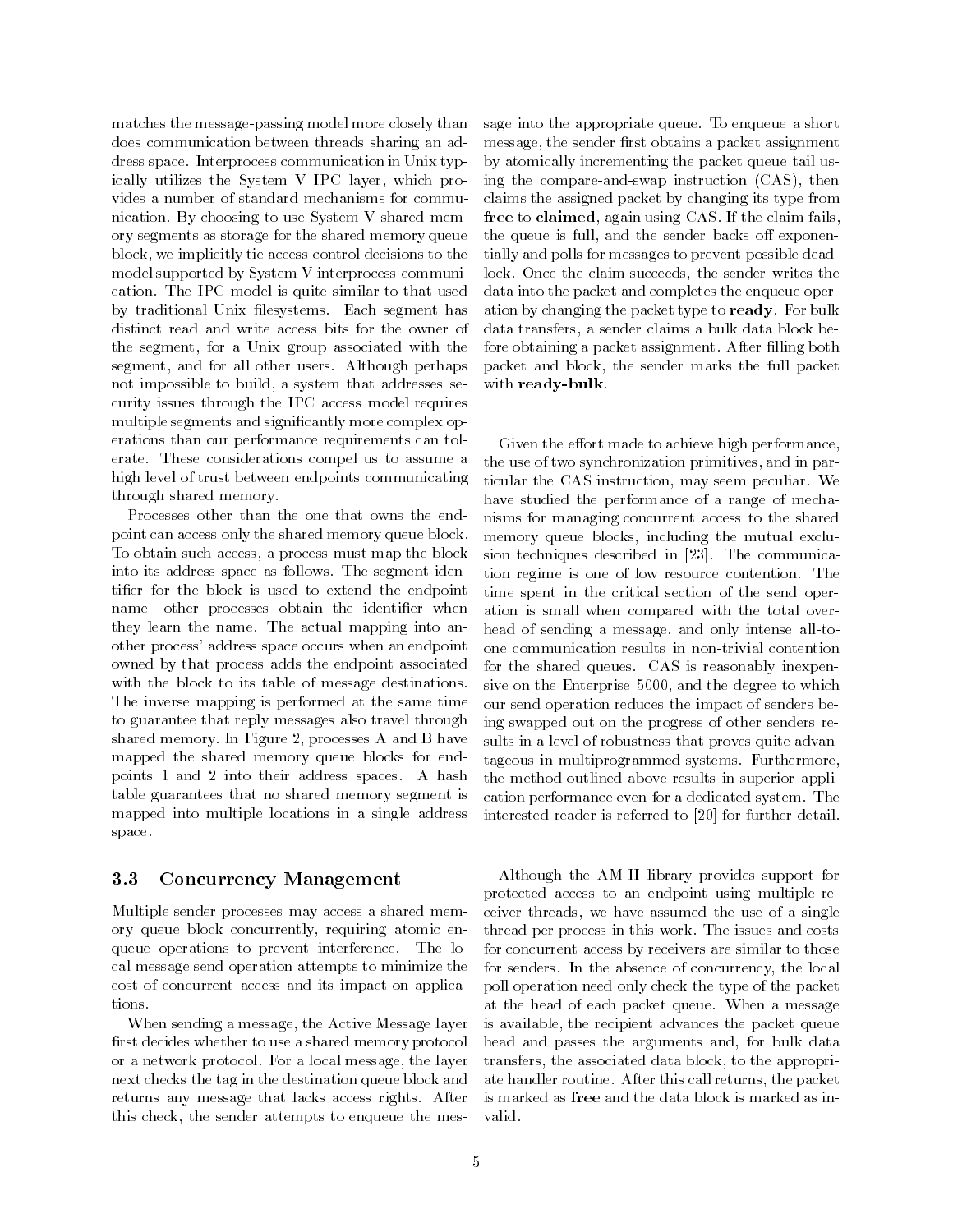#### $3.4$ Polling Strategy

Message polling operations are ubiquitous in Ac tive Message layers. Responsiveness demands that a layer poll for incoming messages when sending a message in the case of the multiple multiple multiple multiple multiple multiple multiple multiple multiple mu plementation-between the interaction-between the interaction-between the interaction-between the interaction-b lightweight shared memory protocol and the more ex pensive network protocol can have signicant impact on the performance of the former. The problem does not arise from the act of pulling in messages, which messagesthe cost of checking repeatedly for messages when no messages are present. The empty packets at the head of shared memory packet queues remain cache resident during periods of communication and cost only a handful of cycles to poll. Network endpoints, however-beneficial in uncare in uncare in uncare in uncare in uncare in uncare in uncare in uncare in uncare i from this memory incur an overhead of  $152$  cycles, leading to an order of magnitude difference between polling costs for the two substrates Obtaining a high level of performance for programs that rely primarily on the shared memory protocol for messages requires a more sophisticated polling strategy

We explored both fractional and adaptive strate gies for polling. A fractional strategy performs the more heavyweight poll for only a fraction of all polling operations To annual the protocols-water and poll accepts a correspondingly larger number of mes sages when using the more expensive protocol For example-by-contract the network only only only only only only one of the network only only one of the network o in every four calls to poll then accepts up to four times as many network messages in a single network poll as it does shared memory messages in a shared memory poll. An adaptive strategy adjusts polling rates dynamically in response to traffic patterns. The adaptive strategies that we investigated varied a frac tional polling rate for the network between minimum and maximum values based on a history of recent network polling efforts. Within the boundaries, the strategy polls whenever the history predicts the pres ence of a message

After investigating a wide selection of strategies- we settled on an adaptive strategy with a maximum net work politically above in eight-distribution in eight-distribution in eight-distribution in eight-distribution of the slightly above in eightthe cost ratio of one to ten between shared memory and network polling. Allowing more frequent network polling generally decreased application perfor mance. Our strategy ranges between frequencies of uncacheable. one in eight and one in this case on the number of the number of the number on the number of the number of the number of the number of the number of the number of the number of the number of the number of the number of th ber of network messages received by the last thirty two network polls. Applications were not very sensitive to security different contracts in the parameters in the parameters of  $\mathcal{L}_{\mathcal{B}}$ neither did all applications respond in the same way to changes The minimum network polling frequency

 ecution times using a single protocol shared memory the two interests that appearing the applications of productions of the state of the state of the state of the running inside of an SMP run within  $12\%$  of their exlayer with no network accesses

#### $3.5$ Summary

 an SMP travel through the shared memory queue cess' address space. Any endpoint in an SMP can the shared memory queue data become accessible The data for an active endpoint are split between main memory- NIC memory- and shared memory seg ments. Messages between multiple processes within block-the must research into the mapped into each control product be mapped by any process in the small control of the SMP-second by any process in the SMP-second by any process through the mapping. We assume a high level of trust between endpoints communicating through shared memory

The queue block holds a tag for access control and two queue structures for receiving local messages. No send queues are used for local messagesa sender de posits data directly into a receive queue at the desti nation endpoint. The local send operation uses CAS to minimize interference between senders The oper ation takes ve steps checking the destination tagobtaining a packet assignment- claiming the packetwriting the data- and marking the packet as ready for receipt. Bulk data transfers obtain a data block assignment and claim the block before obtaining a packet assignment When a local message arrives- a recipient notices the change in the type of the packet at the head of the queue After passing the data to the appropriate handler routine- the recipient frees the packet for reuse. The structure of the shared memory queue block keeps the number of bus trans actions produced by these operations to a minimum to

 cally costs an order of magnitude more than polling memory segments benet from the Gigaplanes cache coherence support NIC memory does not- and is the shared memory protocol-based memory protocol polling strategy The strategy polls the network whenever a history of the last thirty cut help when Message polling operations are ubiquitous in Ac tive interesting the network of the network the network typical the network typical typical the network typical t shared memory. The source of this difference lies in the storage used for the two queue blocks Shared To retain the base performance of poll operations predicts the presence of a message, bounded by a minimum polling rate of one in thirty two and a maximum rate of one in eight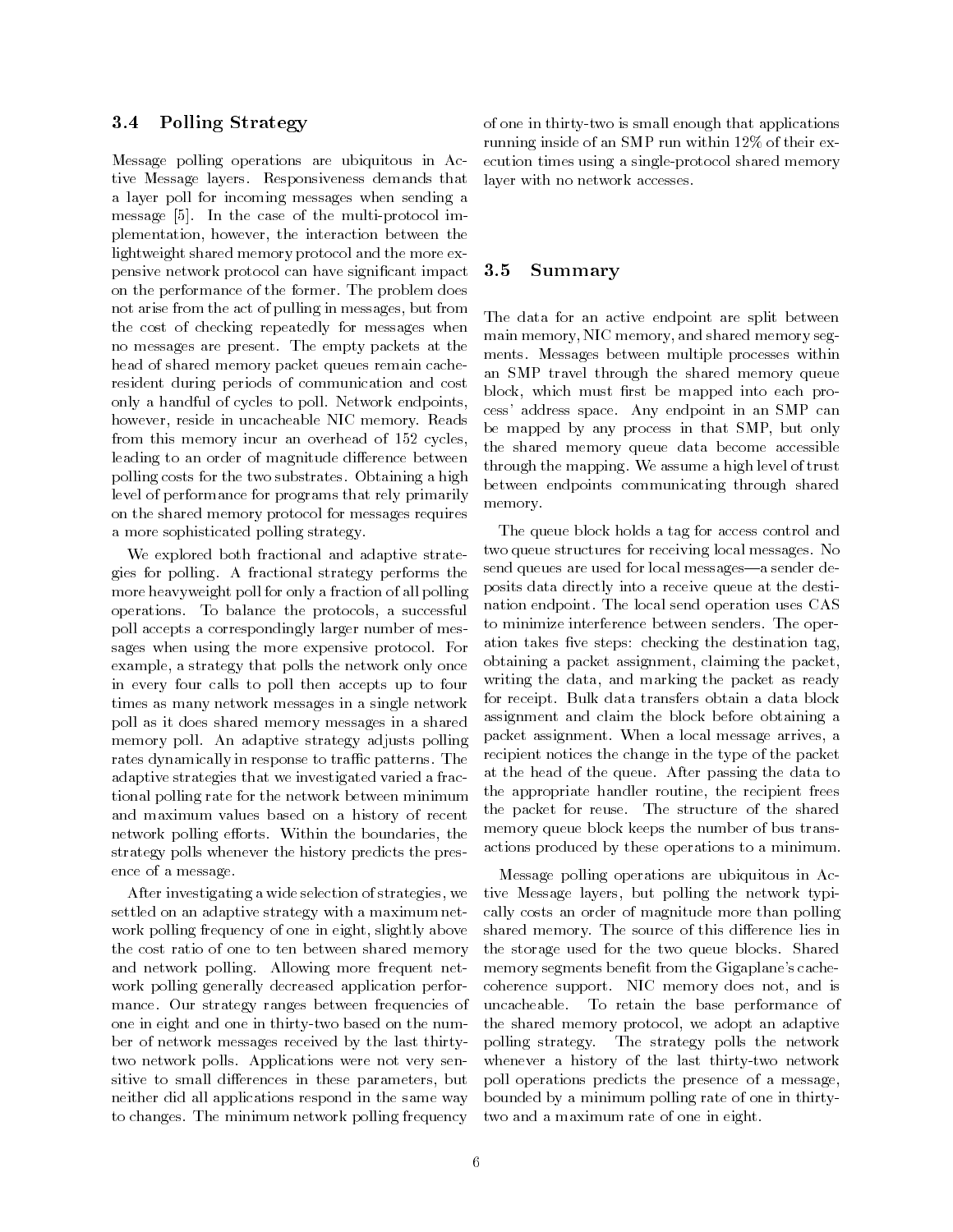|                          | Shared             | Multi-Protocol   | Multi-Protocol     |                     |
|--------------------------|--------------------|------------------|--------------------|---------------------|
|                          | Memory             | Shared Memory    | Myrinet            | Myrinet             |
| Latency $(L)$            | $-0.3$             | 0.1              | 15.5               | 13.8                |
| Send Overhead $(o_s)$    | 1.8                | 2.1              | 33                 | 5.6                 |
| Receive Overhead $(o_r)$ | 1.3                | 1.4              | 8.6                | 8.1                 |
| Gap(g)                   | 3.1                | 3.6              | 17.6               | 17.6                |
| Gap per Byte $(G)$       | 0.00602            | 0.00625          | 0.0305             | 0.0315              |
| Bandwidth $(1/G)$        | $166 \text{ MB/s}$ | $160$ MB/s       | $32.8$ MB/s        | $31.7 \text{ MB/s}$ |
| Half-power Point         | $5.1$ kB           | $5.3 \text{ kB}$ | $8.6\;\mathrm{kB}$ | 8.7 kB              |
| Round Trip Time (RTT)    | 5.6                | 7.2              | 55                 | 55.                 |

Table LogP parameters and round trip times in microseconds Values for both the multi protocol and the single protocol implementations are included for comparison The polling strategy used in the multi protocol version limits the impact of network polling on the shared memory protocol and actually improves the network parameters

#### $\bf{4}$ Microbenchmark Analysis

 $\blacksquare$  we investigate the performance of  $\blacksquare$ the multi protocol implementation with microbench marks After a brief explanation of the LogGP net work model-both parameters for both protocols with protocols and protocols and protocols and protocols are all used singly and in combination. We next illustrate the costs of message passing relative to the cache line transfer time with a detailed breakdown of the over head involved in sending a local message. A summary of the issues and implications concludes the section

#### $4.1$ Methodology

The LogP model of network performance  $[9]$  attempts to characterize communication networks as a set of rour parameters by an upper bound on the network latency wire time between processors o- the proces sor busy time required to inject a message into the network of to pull one out, y, the minimum time between message injections for large numbers of mes sages and P- the number of processors The over head <sup>o</sup> is often separated into send overhead- os- and receive overhead, spilled assumes a small med message length for communication- neglecting com mon hardware support for large transfers. LogGP [1] extends the Logi model with the parameter G, the  $\rightarrow$ time per byte for long messages

LogP parameters were measured using a mi crobenchmark from the suite described in [10]. To measure G- we constructed a second benchmark to fragment bulk data transfers of arbitrary length into 8 kB chunks and to pipeline those chunks through the Active Message layer. The sending process copies the data from a send buffer into the receiving endpoint, and the receiving process copies the data from the endpoint into a receive buffer.

#### Results 4.2

 measured for the single protocol implementations Round trip times for local messages are roughly an or implementation The negative latency for the single The LogGP parameters for the multi protocol im plementation appear in Table 2 alongside the values der of magnitude less than for network messages- and sustainable bandwidth is roughly five times greater. peaking at about MBs for the multi protocol protocol shared memory case indicates overlap in time between the send and receive over the send and receive  $\mathbf{r}$ this instance due to the poll operation. The adaptive polling strategy limits the impact of network polling on local messages to an average of 0.2 microseconds for both send and receive overhead and an increase of roughly  $30\%$  in round trip time. For the network protocol- the adaptive polling strategy reduces to tal overhead and results in slightly improved perfor mance. The upper bound on network polling reduces the send over head by  $\mathcal{L}_{\mathcal{D}}$  , we have the additional by  $\mathcal{D}_{\mathcal{D}}$  , we have the additional by  $\mathcal{D}_{\mathcal{D}}$ ditional shared memory poll operations add 0.5 microseconds to the receive overhead The smaller to tal overhead implies that less latency can be hiddenand that parameter consequently rises The gap and round trip times remain unchanged

### Overhead Breakdown

 $\Theta$  explored the coarse measurements of the impact of the impact of the impact of the impact of the impact of the impact of the impact of the impact of the impact of the impact of the impact of the impact of the impact o plementation-beneficial contribution-the contribution-the contribution-the contributions of the contributions of the contributions of the contributions of the contributions of the contributions of the contributions of the of each component of the send operation towards the total overhead. Recall that after receiving a message- the recipient marks the message packet as free

on Myrinet to 42 microseconds, and further optimization is + Kecent efforts have reduced the round trip time for AMI-11 planned. These improvements have limited impact on the issues discussed in this paper, however.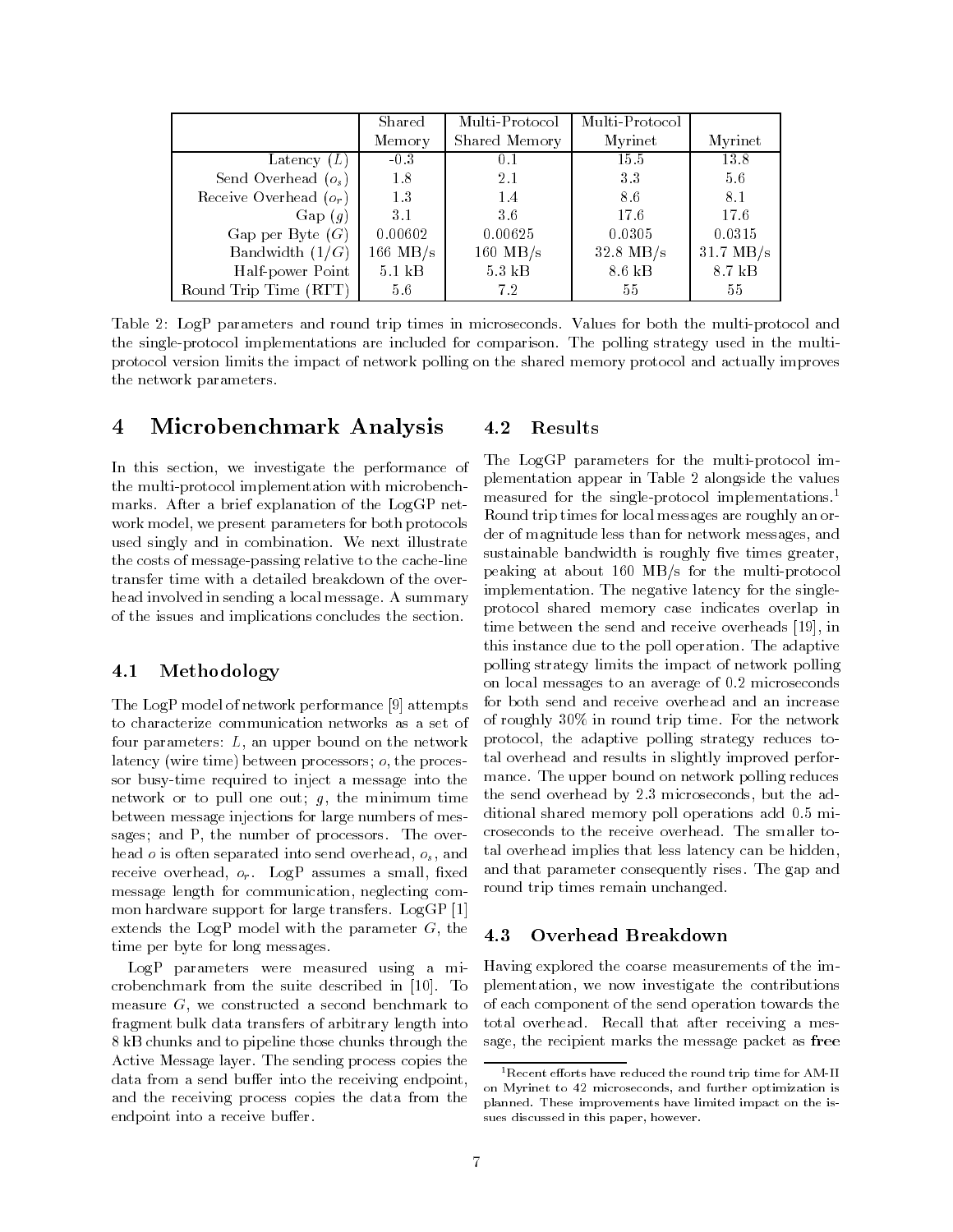

Figure 
 Breakdown of send overhead in cycles for the shared memory protocol. The left bar shows the costs of each component for the base case- which per forms no error checking or concurrency management for the destination queue. The cost of the latter appears in the right bar. The send overhead totals  $299$  cycles  $(1.8 \text{ microseconds})$  for the shared memory protocol and  $345$  cycles  $(2.1 \text{ microseconds})$  for the multi protocol layer

to allow its reuse On the Enterprise - that is related to the Enterprise - that is related to the Enterprise change invalidates the cache line occupied by the packet on other processors Hence- sending a short message generally incurs at least one  $L2$  cache miss. We expect free packets to remain cache resident on the receiving processor during periods of communi cation in the Logican Contract in the Logican Contract  $\mathbb{R}^n$ the processors access roughly  $32$  kB of communication data-quite a bit less than the size of the 512 kB L2 cache. The typical time spent servicing the  $L2$  miss is hence closer to the  $80$  cycle latency to access another  $L2$  cache than to the 50 cycle main memory latency

A breakdown of the send overhead for short mes sages appears in Figure 4. The left bar illustrates the base cost of a short message in the absence of error checking and concurrency management for the destination queue. The total of  $108$  cycles  $(0.65$  microseconds) also assumes that the message packet is not resident in the receiver's cache. To reach the base cost- the sender prepares eight arguments and calls the Active Message layer in a total of 11 cycles. Locating the destination endpoint and advancing the tail of the queue require and the queue require and the queue require and the queue require and the cycles Finallylayer obtains and lls a packet- incurring an L cache miss in the process Filling the packet takes another cycles-but allows the processor to hide to hide the processor to hide the processor to hide cycles and the processor to hide of the processor of the processor of the processor of the processor of the processor of the proce of the miss latency

The right bar in the figure extends the base cost with measurements of the remaining components of send overhead. When queue packets are resident in the receivers are children children and additional message in

 tocol more than doubles the time spent in the poll implementation to 345 cycles (2.1 microseconds). ditional 22 cycle penalty. A check for destination queue overflow is responsible for the next  $50$  cycles, primarily due to an extra bus transaction The check reads the packet type and makes immediate use of the result-the full overhead of the full overhead of the full overhead of the rst transformation of the rst transformation of the rst transformation of the result of the rst transformation of the result of the rst transformati action Filling the packet then results in an invalida tion- the second transaction- The local poll opera tion performed before each send adds another 42 cycles. Function argument and endpoint tag checking by the Active Message layer introduce another  $25$  cycles of overhead. Concurrency management using case added to the total to the total to the total to the total to the total to the total to the total to the t  $(1.8 \text{ microseconds})$  when using only the shared memory protocol Finally- inclusion of the network pro operation- bringing the total for the multi protocol

#### $4.4$ Summary

width than that available from the memory system. with our system, the shared meding, protocol provides in the bilities three bandwidth available from the network polling on local message latency to an increase of performance In light of the breakdown of send over The numbers presented in this section help to illu minate the performance of message passing across the two protocols. Until the most recent generation of machines and interconnection technology- net work communication often provided greater band work-between the single-between the single-between the single-between the single-between the single-between the single-between the single-between the single-between the single-between the single-between the single-between implementation The end latency of local meson that the end latency of local meson in the end of local meson in sages-distribution is an order of magnitude of magnitude of magnitude of magnitude of magnitude of magnitude o smaller than that of network messages. The adaptive polling strategy limits the impact of network roughly  $30\%$  and reduces peak bandwidth by  $4\%$ . For the network protocol- the polling strategy reduces total overhead but has a negligible effect on overall head- we note that bus transactions make up only a third of the cost. Another third is spent on the basic mechanisms of the operation call overhead- argu ment checks- queue advancement- and packet lling The final third of the time is split between managing concurrent access between senders and polling for incoming local messages

when a receiver polis during the send operation. -One transaction can be eliminated if the sender prewrites an unused part of the packet before the overflow check and uses a memory barrier to prevent reordering. This approach reduces the send overhead by 40 cycles when measured in isolation, but has a negative impact on the full LogP parameters and application results, presumably due to cache line thrashing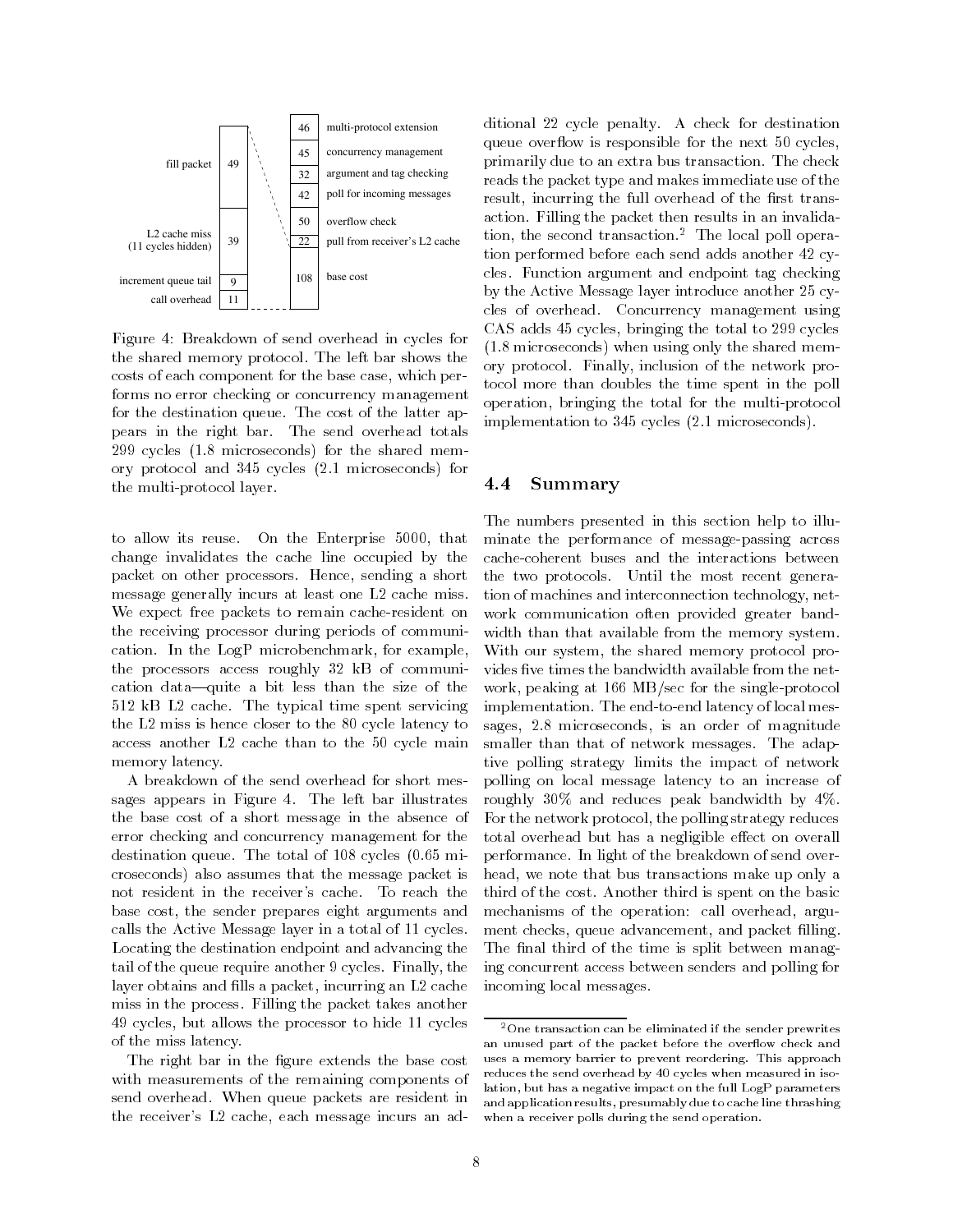#### $\bf{5}$ Application Analysis

In this section-we present execution-we present execution-we present execution-we present execution time measurement ments for three applications running within a Clump and on uniprocessor UltraSPARC workstations com municating through a Myrinet network (a NOW). The application are drawn from the Split and the Split  $\alpha$ plication suite  $[8]$  and are written in a bulk synchronous style-processors proceed through a sequence of coarses grained phases-in phases-independent synchronization between each phase. The results shed light on several performance issues for Clumps and interesting the implementation of the multiple the multiple multiple of the multiple multiple multiple multiple mentation

#### 5.1 Theory of Performance

The powerful interconnect within each SMP promises Clumps a signicant performance advantage with re spect to a NOW. Most applications can easily reap the benefits offered by fast communication. The full potential of Clumps may be dimensioned to achieveever, as certain aspects of the system can degrade  $\alpha$ overall performance

The most important of these issues is the balance of processors to NIC's inside each SMP. A Clumps application tuned to take advantage of the shared memory protocol makes subsequently less use of the network protocol- allowing processors that share network re sources to operate at full potential. But for some applications-between the control of all to all to all the such as those with phases of all the such as those with phases of all the such as the such as the such as the such as the such as the such as the such as the such a communication-be possible for Clumps may not be possible for Clumps may not be possible for Clumps may not be p sible In our system-beam of the International Company of the International Company of the International Company terfaces to handle network traffic for eight processors, leading to three way sharing for two of the NICs

A second complication arises for applications writ ten in a bulk synchronous style-, which implicitly as sume a reasonably balanced load. The use of multiprotocol communication can violate that assumptionas performance benefits depend on the fraction of traffic routed through the shared memory protocol. In such a case-improvement in application experience in application experience in application experience in application experience in a case-improvement in application experience in a case-improvement in application experi ecution time reflects only the minimum of the perprocessor improvements—other processors idle until the slowest processor has finished the phase. As a first step towards tuning a bulk synchronous application for a Clump- a programmer can arrange the virtual processor layout to reduce the amount of communi cation traffic that must travel through the network.

Finally- the additional complexity of cache coherence support within an SMP results in longer memory latencies On the Enterprise - the dier ence is roughly 20% for memory not shared between processors This memory latency penalty does not

|             | Input Parameters                                                      | Memory |
|-------------|-----------------------------------------------------------------------|--------|
| $3-D$ $FFT$ | 256x256x256 values                                                    | 14 MB  |
| CON/com m   | 3D underlying lattice<br>512.000 nodes/processor<br>25% edges present | 32 MB  |
| CON/com p   | 2D underlying lattice<br>640,000 nodes/processor<br>40% edges present | 40 MB  |
| EM3D/naive  | 2,500 nodes/processor<br>degree 20, 40% remote<br>naive layout        | 8.3 MB |
| EM3D/good   | 2,500 nodes/processor<br>degree 20, 40% remote<br>good layout         | 8.3 MB |

in the layout of virtual processors and a second processors of virtual processors and a second processors of v Table Input parameters and per processor mem ory usage for application runs on the Clump. The CON runs differ in the balance between communication and local computation. The EM3D runs differ

 A more restrictive constraint occurs in the form of ag can use, the memory banks in each of our SMP s nicant impact on performance usually play a large role in performance, never ever performance it is mitigated byanumber of factors- including a larger L cache-L cache-L cache-L cache-L cache-L cache-L cache-L cache-L cache-L cache-L cache-L cache-L cachewith-distribution control in the access in the application codes in the application codes in the application co gregate memory bandwidth Although the Gigaplane provides more bandwidth than the eight processors are not fully populated aggregate memory and aggregate memory aggregate memory aggregate memory aggregate memory bandwidth to  $400$  MB/s. This artifact compounds the effect of the memory latency penalty and has sig-

#### 5.2 Application Profile

performance enceas. For each run, rubic o maas and input parameters and per processor memory require ment when running on the Crump. Table I separates local traffic. We chose to run each of the three Splits and the three Splits and the three Splits and the three Splits and the three Splits and the three Splits and the three Splits and the three Splits and the three Splits and three Spl with one or two sets of input parameters to illustrate communication volume for each run into network and

 Fourier transform in three dimensions and typies regular applications that rely primarily on bulk com cessor to rire sammed. performance and performances are performed a fast and performance and performance and performance and performance munication The all communications patterns used in the state of the SMPs provided in the SMPs provided in the SMPs provided in the SMPs provided in the S

 strongly on the input parameters We selected a the fast communication and a second- computation memory latency penalty The input parameters for - no second application- second application- second second second components of a distributed graph. CON performs a large amount of ne grained communication in a sta tistically well dened pattern The balance between computation and communication in CON depends communication bound run to highlight the benets of bound run to demonstrate the effect of the SMP the first run result in a period of high contention and load imbalance near the end of the execution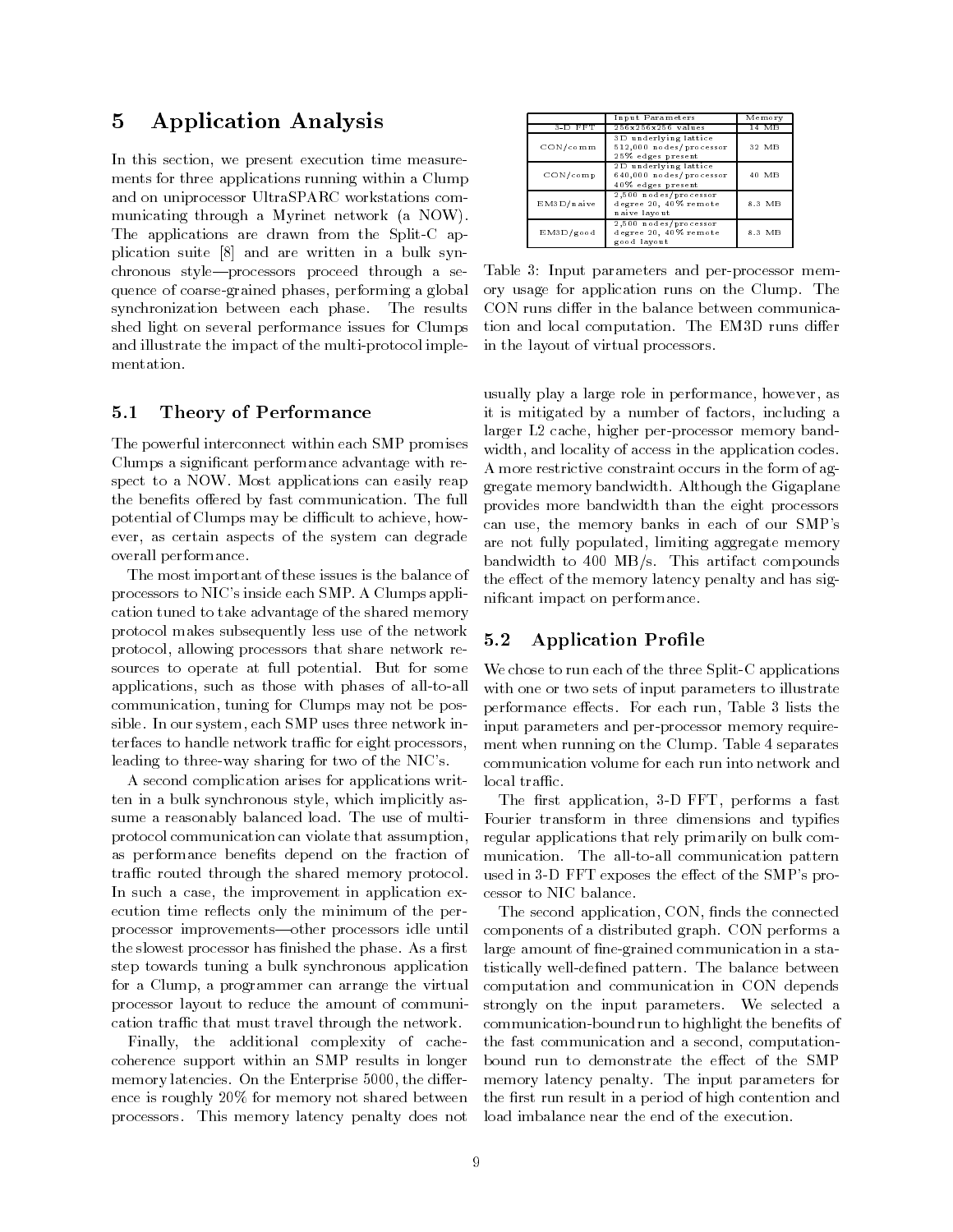|                          | Network Communication |         |           | Local Communication |           |           |           |            |         |
|--------------------------|-----------------------|---------|-----------|---------------------|-----------|-----------|-----------|------------|---------|
|                          | Short Messages        |         |           | Short Messages      |           |           |           |            |         |
|                          | Mean                  | Min.    | Max.      | Bulk Data           | Mean      | Min.      | Max.      | Bulk Data  | % Local |
| $3-D$ $FFT$              | 3.270                 | 3.072   | 3.468     | $3.072 \times 4$ kB | 954       | 896       | 1.292     | 896 x 4 kB | 22.6    |
| CON/comm                 | 67.236                | 51.541  | 240.919   | 292 x 16 B          | 50.138    | 43.614    | 90.346    | 130 x 16 B | 42.7    |
| $\text{CON}/\text{comp}$ | 5.993                 | 5.601   | 6.498     | $10 \times 16$ B    | 5.890     | 5.351     | 6.411     | 6 x 16 B   | 49.5    |
| EM3D/naive               | 608.817               | 199.600 | 1.015.500 | none                | 1.013.094 | 804.065   | 1.222.500 | none       | 62.5    |
| EM3D/good                | 407.369               |         | 818.500   | none                | .216.549  | 1.198.407 | 1.223.500 | none       | 74.9    |

Table 
 Per processor communication volume for the Clump Only D FFT uses a signicant number Differences in virtual processor layout result in markedly different traffic distributions for the EM3D runs.

|           | 8-way SMP |       | NOW<br>$8$ proc.) |       |
|-----------|-----------|-------|-------------------|-------|
|           | Shared    |       |                   |       |
|           | Mem.      | $M-P$ | $M-P$             | Myri. |
| $3-D$ FFT | 87        | 9.0   | 7.0               | 6.76  |
| CON/comm  | 1.96      | 2.1   | 4.01              | 4.01  |
| CON/comp  | 1.40      | 1.44  | 1.18              | 1.19  |
| EM3D      | 7.7       | 8.6   | 33.9              | 33.8  |

Table 5: Application execution times in seconds. Values for both the multi protocol and the single protocol implementations are included for compari advantage of the multi protocol layer to obtain su perior performance on the SMP. The computationbound Construction Construction and D FTT performance on the SMP performance on the SMP performance on the SMP exhibit inferior performance due to an artifact of our Clump that limits aggregate memory bandwidth

EMD- the last application- propagates electro magnetic radiation in three dimensions on an irreg ular mesh and represents the class of applications that perform irregular- ne grained communication EMD alternates between updates to the electric and magnetic fields in a bulk synchronous manner. We use two runs of EM3D to show the effect of the bulk synchronous style and the advantage of intel ligent virtual processor layout. Both runs partition the underlying coordinate space on  $32$  processors into  $4x4x2$  blocks. The first run uses a naive layout for virtual processors- placing processors- processors- processors- processors- placing processors with the and  $\alpha$  into  $\alpha$  blocks in the second run-line second run-line second run-line second run-line second run-line second runnoted EMD good in the tables-tablessors instead occupy xx blocks- reducing both the aggregate network traffic and the upper bound on per processor network trac

#### 5.3 Results

Table 5 presents execution times in seconds for the three applications running on one SMP and on an v processor and the table gives platform-the table gives the table gives timings using both the multi protocol implementa tion and the appropriate single protocol implemen tation. Each entry represents the average of mul-

|                   | Clump             | <b>NOW</b>           |  |
|-------------------|-------------------|----------------------|--|
|                   | $(4 8-way SMP's)$ | $(32 \text{ proc.})$ |  |
| $3-D$ $FFT$       | 6.8               | 2.2                  |  |
| CON/comm          | 15                | 7.7                  |  |
| CON/comp          | 2.7               | 1.3                  |  |
| EM3D/naive        | 54                | 48                   |  |
| EM3D/good         | 38                | 52                   |  |
| $EM3D/naive$ bal. | 28 to 52          | 25 to 47             |  |
| $EM3D/good$ bal.  | 5.5 to 37         | 28 to 51             |  |

Table Application times and balance and balance and balance and balance and balance and balance and balance a in seconds The Clumps smaller per processor network bandwidth restricts performance for both restricts performance for both restricts performance for both poor virtual processor layout typifies performance for bulk synchronous programs. The improved layout obtains superior performance by reducing network traf  $f_{\rm LC}$ .

 tiple executions and is reported to a precision no negligible impact on most applications- but reduces throms the problem space mto gagage blocks, results nishing  faster than the NOW The remaining runs, o D III and the two CON runs, step through greater than that allowed by the variance between the execution and sppectation is the application  $\mathcal{L}_{\mathcal{A}}$ work polling on the shared memory protocol ranges from to Use of the multi protocol implementa tion and associated polling strategy on the NOW has d FFT performance by about the performance by about the performance by about the performance by about the performance of the performance of the performance of the performance of the performance of the performance of the pe SMP to NOW comparison- the EMD run- which par in the most dramatic improvement-the most dramatic improvement-the SMP structure in the SMP structure in the S large sets of data- requiring high memory bandwidth to support all eight processors. The memory latency penalty constrains performance for these runs The worst case, a more by cases control case and the SMP ( The CON runs require less memory bandwidth and use fast communication to greater advantage For the computation and computation is the SMP execution is seen as the SMP execution is a set of the SMP execution is slower than that of the NOW. In the communicationbound run-fast communication dominates and fast communication dominates and fast communication dominates and f nates-senates-senates-senates-senates-senates-senates-senates-senates-senates-senates-senates-senates-senates-

clump and a construction of the process and construction Application execution times in seconds on the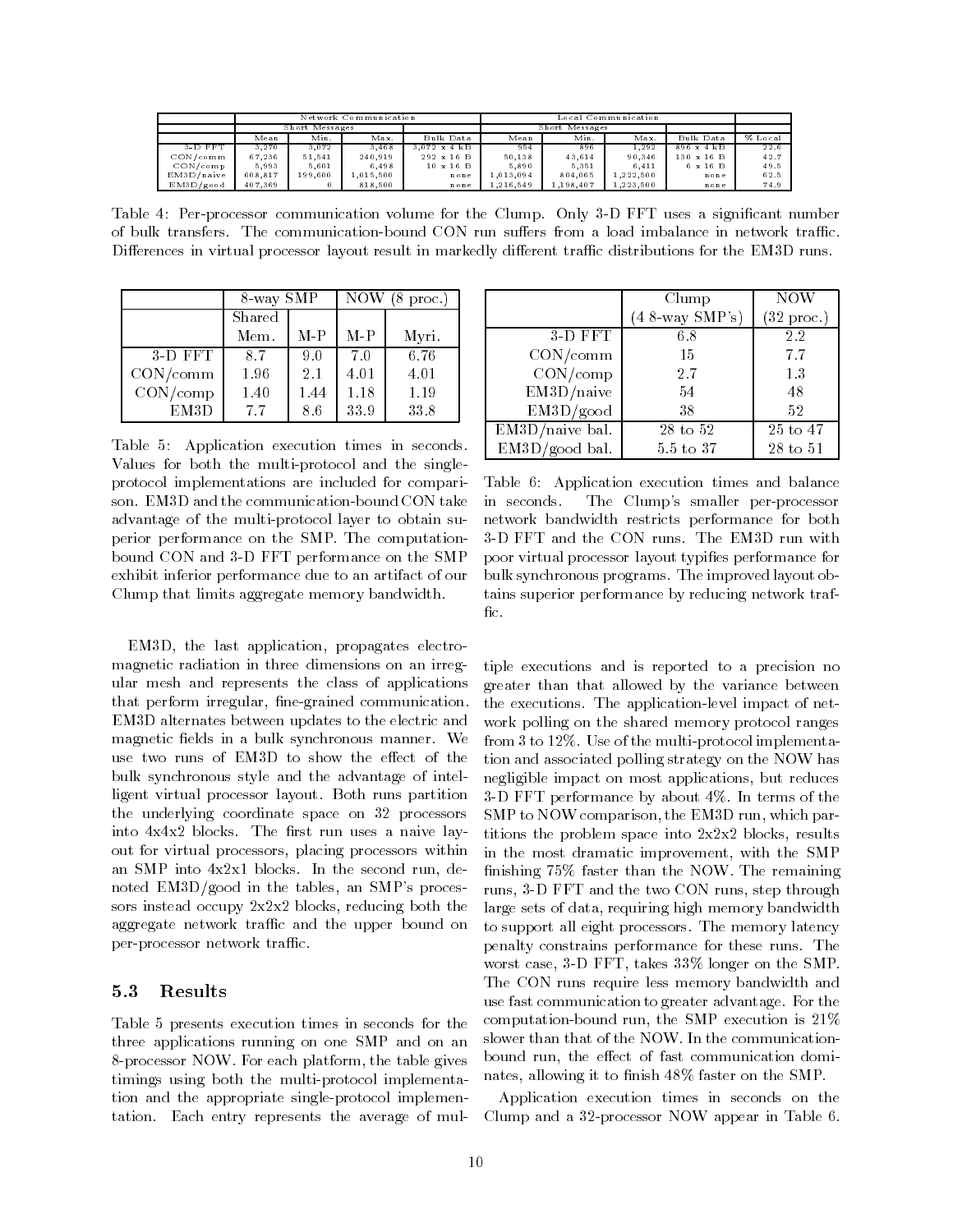protocol Myrine implemented in the single implementation of the single single single in the single single single single single single single single single single single single single single single single single single sing mentation The bottom section of the table provides information on the communication load balance be tween processors for each EM3D run; each entry represents the range across processors of time spent in the communication phase. The effect of the processor to NIC balance in our system is apparent in the degradation of the contract performance-the-contract performance-the-contract performance-the-contract performance- $209\%$  (a factor of three) longer on the Clump than 6 is also affected by the sharing of network resources, requiring  $95\%$  more time on the Clump. For the computation computed boundary and control control to the slow the Clump results from a combination of the mem ory latency penalty and the processor to NIC balance The EM3D runs demonstrate the effect of the bulk synchronous style on execution time. In each case, execution time is limited by the slowest of the pro cessors. The benefit of the improved layout in generating less network traffic is enhanced by the processor to nicolate the nicolate and the nicolate three provements in experiment in experiment in experiment in experiment in experiment in experiment in experiment in experiment in experiment in experiment in experiment in experi ecution time For the NOW-Line time For the NOW-Line time  $\mathbf{F}$ superior due to bandwidth thinning in the upper re gions of the tree network connecting the NOW Ma enjoy greater aggregate bandwidth than do machines in dieres the naive layout take between the naive layout takes between ter advantage of this arrangement. Comparing the best Employment on the Clump platform and controlled the Clump of the Clump of the Clump of the Clump of the C ishes in  $21\%$  less time.

#### 5.4 Summary

Clumps promise signicant performance gains to ap plications that can reap the benefits of fast communication- but their full potential may be dicult to achieve In a Now-Line in a Now-Line scale in a Now-Line implicitly with scales in the United States in the United States in the United States in the United States in the United States in the United States in the United Sta the purchase of the balance of processes and processes of processes and processes and processes and processes sors to NIC's in an SMP must be considered more carefully. The presence of multiple  $I/O$  buses is critical- and some applications may require a one to one processor to NIC relationship to achieve performance Alternatively- an SMP may be equipped with a sin gle-interface-set of such a device of such a device of such a device of such a device of such a device of such is not prohibitive

Also critical to performance is the aggregate mem ory bandwidth of each SMP Underpopulation of the memory banks in our Clump results in an artificially low limit and severely restricts the performance of some applications While the problem is not inherent in our system- it is one that future systems must re member to avoid: for large computational problems, caches do not always adequately buffer memory accesses

 gramming When using a Clump- a programmer must put in a greater eort to balance the load be sor layout onto the Clump is a good rst step The bulk synchronous style of programming has achieved some degree of popularity for parallel pro tween processors. Optimization of the virtual proces-

## Related Work

we have investigated issues related to emercint ing to Clumps is still fairly limited- but covers quite message passing through both shared memory and the network within a Clump. The literature pertaina wide range of topics

 attention over the years is the extension of shared memory between SMPs Recent eorts on this front  $\frac{1}{2}$  include  $\frac{1}{2}$  v in  $\frac{1}{2}$  and most  $\frac{1}{2}$ . These studies in that both seek to optimize common techniques in Each view proves more natural and eective than the other for interesting classes of applications One approach to Clumps that has received much vestigate a problem complementary to our own in one medium to allow use of those techniques in both

 programming system that focuses primarily on ports arbitrary sets of machines, processes (or con cation abstractions are similar to those of AM II- but the style of communication is different Like AM and the style  $\mathcal{L}_\text{max}$ reply paradigm This exibity allows a request of the second paradigm to the second paradigm This exibility allows a second paradigm to the second paradigm This exibility allows a second paradigm This exibility allows a seco ate messages A startpoint can be bound to multiple In the smaller body of message passing work-Nexus comes closest to our own Nexus is a portable portability and on support for heterogeneity It sup texts- in Nexus terminology and threads Nexus generally builds on top of existing communication layers- resulting in somewhat higher overheads than those obtained with Active Messages The communi Nexus has endpoints that define tables of handler routines- but Nexus does not require that communications are communicated by the communication of the communication Nexus to use endpoint names- or startpoints- to initi endpoints-beneficial for multicast communications-beneficial for multicast communications-beneficial for multicast communications-

Since Nexus platforms can support multiple com munication protocols between a startpoint and an endpoint-box has explored multiple multiple multiple multiple multiple multiple multiple multiple multiple multiple nication from a more general perspective than have we have a shared memory is media to the shared memory is media to the shared in the shared in the shared in the work-bers are provided only for more expensive are provided only for more expensive are provided only for more expensive and the provided only for more expensive and the provided only for more expensive and the provided on underlying protocols-between interventions and the comparison intervention in the comparison in the comparison in possible The Nexus multi protocol paper also notes the wide variance between polling costs for differ ent protocols and presents data for fractional polling strategies We explored more adaptive strategies to reduce the impact of network polling to a satisfactory level.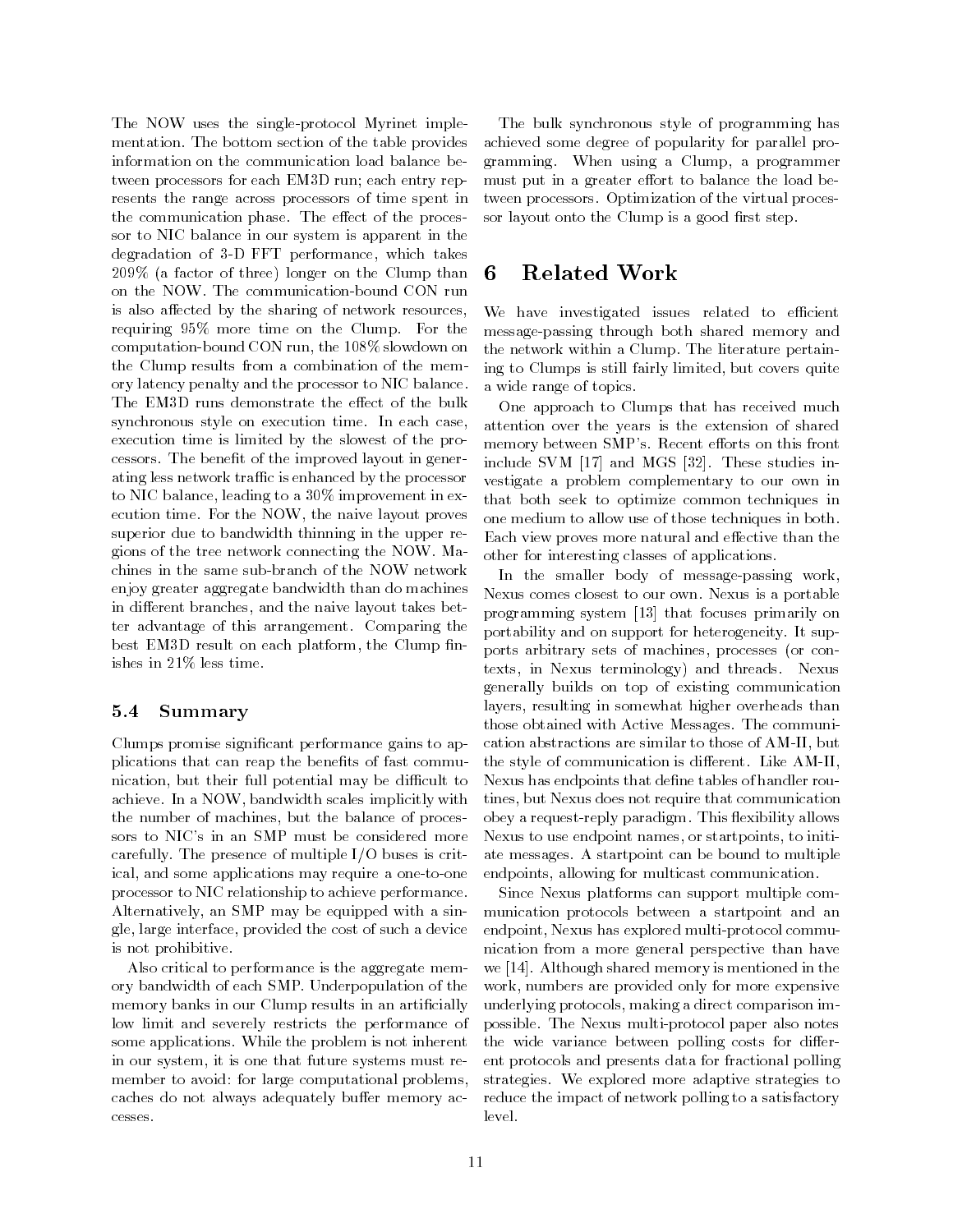An interesting study by  $Lim$  et. al. [18] investigates the use of one processor in each SMP as a message proxy for the remaining processors. The work focuses on providing multiple users with protected ac cess to a single network resource and evaluates the proxy approach in detail AM II sidesteps the ques tion of protected access by taking advantage of an SMP's virtual memory system to grant direct access  $\phantom{1}7$ to a subset of network resources An intelligent NIC plays and the continues and the amount of the AMP plants and the AMP plants of the AMP of the AMP of the AMP of

The remaining message passing work on Clumps pertains primarily to the problem of programming them for performance. This paper does not speak directly to that problems in although some insight can be a gained from the section on applications. Such efforts often assume that a programmer is willing to rewrite most or all of an application to obtain performance

The P4 programming system [6] was probably one of the first systems to recognize Clumps as a platform. P
 provides mechanisms start multiple threads on one or more machines and to communicate between such threads using either message passing or shared memory constructs. The programmer must explicitly select the appropriate library call. The library also provides a number of useful reduction operations

SIMPLE  $[3]$  provides functionality similar to P4. but extends the library with broadcast operations and a variety of tuned- many processor communica tion methods SIMPLE also attempts to lighten the programmer's burden by offering functions that involve all processors all processors in an all processors in an SMPprocessor in each society where  $\sim$  for the society

A paper by Fink and Baden [11] attacks the problem of balance in bulk synchronous algorithms by re balancing computation and communication for a reg ular problem within an SMP. Given a 2D domain partitioned in one dimension between  $\text{SMP's in a Clump}$ . the paper calculates a non uniform partitioning of the domain within each SMP such that the time spent in a phase is roughly equal for each processor. Essentially- the analysis gives processors on boundaries less computation to balance the cost of communication

KeLP- by the same authors- seeks to simplify the process of application development. Recent extensions to KeLP  $[12]$  add new functionality to support applications on Clumps With KeLP- a pro grammer expresses data decomposition and motion in a block structured style The runtime system then employs inspector executor analysis to overlap com munication with computation No global barriers are used; interprocessor synchronization occurs only through communication dependencies

In work related less directly to Clumps- Mukherjee and Hill [24] have investigated the advantages of mak-

 ory is the resulting reduction in the cost of polling the network Such systems might not require a so ing NIC memory cacheable For multi protocol com munication- the importance of cacheable NIC mem phisticated polling strategy

# Conclusion

 paper- we have addressed the tradeos involved in im Obtaining the performance potential in the Clumps architecture requires an understanding of interactions between the multiple levels of interconnection. In this plementing a fast communication layer that uses both coherent memory and a lower memory and a lower to the coherent memory and a lower to the coherent memory and a route messages Our multi protocol active message layer operates on a cluster of four processor Sun Enterprise 5000 servers interconnected by a Myrinet with three NIC's per SMP. We evaluated communication performance with microbenchmarks and with applications- bringing light to a number of perfor mance issues for the platform and illustrating the re sults of our decisions

 out- concurrent access- and polling strategy For our between main memory- NIC memory- and shared shared memory portion or the endpoint, which is compare and swap most accreme to reduce mitched theory between senders Accessing network message data in uncacheable is including to chpensive sypremissions. order of magnitude more costly than accessing shared memory data To retain the base performance of the between upper and lower bounds based on a history In the design of a multi protocol layer for Clumpsthree critical aspects must be considered: data layimplementation- the data for an endpoint are split memory. Local communication passes through the structured to minimize bus transactions. Concurrent access by multiple senders is handled using the shared memory protocol- we developed an adaptive polling strategy that varies the rate of network polling of recent network activity

 fast communication on Clumps Use of a multi protocol communication layer has little impact on network message performance- but both careful en ory The shared memory protocol provides ve times col The abstractions necessary to support message when measured with microbenchmarks-controlled with microbenchmarks-controlled with microbenchmarks-controlled w mentation illustrates the performance tradeoffs for gineering and an adaptive polling strategy are neces sary to retain high performance through shared mem the bandwidth available from the network-the network-peaking at end and the short local message is the short local message of the short local message is a short of the short anges is the interesting of eight less than that the complete  $\sim$ the corresponding number for the network proto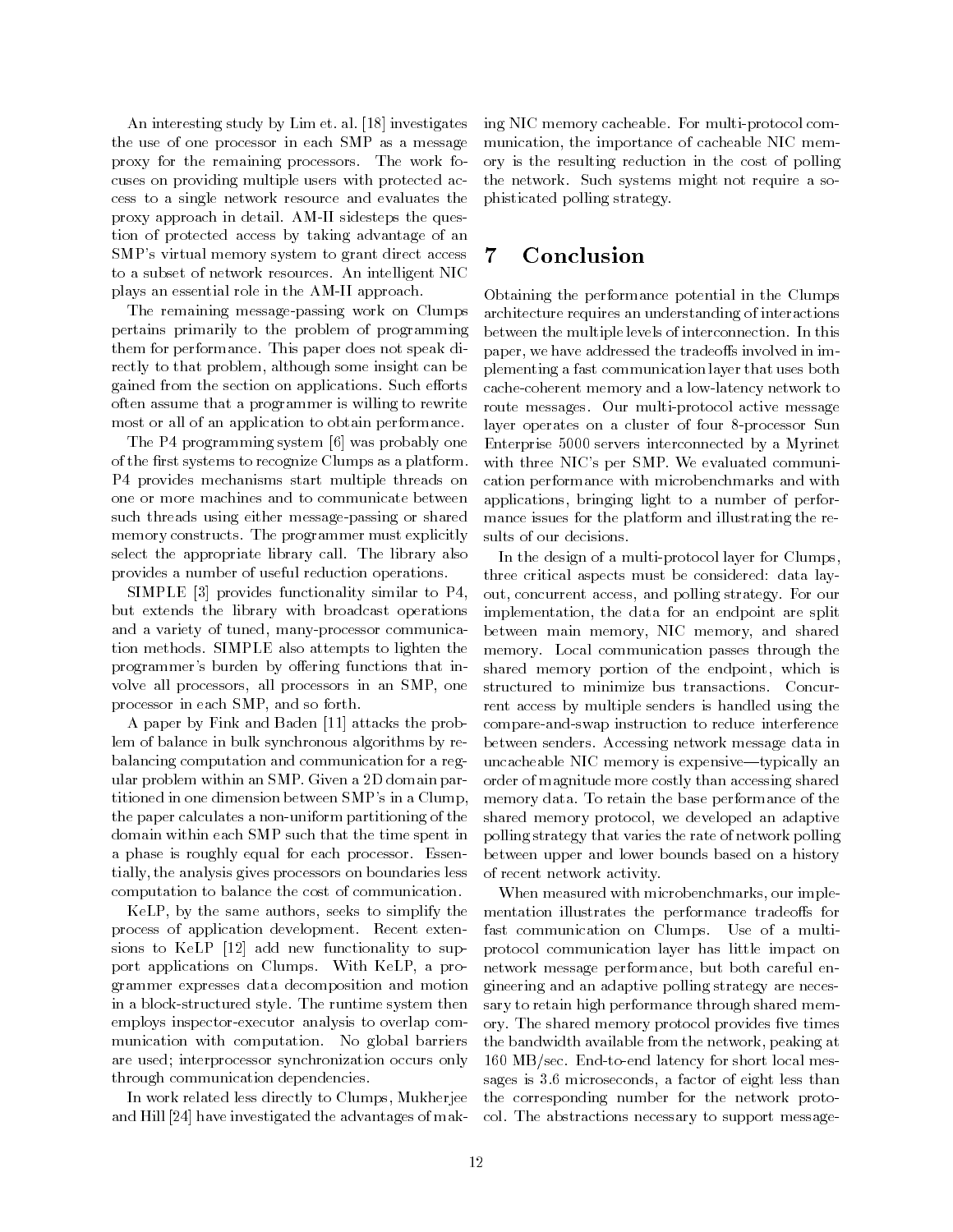passing consume a signicant fraction of this time For example- the overhead involved in a local send operation is  $2.1$  microseconds. Bus transactions account for  $32\%$  of this number; basic mechanisms such as call overhead and packet filling make up another  $29\%$ ; managing concurrent access leads to another 13%; and the remaining  $26\%$  is split nearly evenly between polls for each protocol

we studied application is substituted application in the studies of the studies of the studies of the studies of the ing three Spire Special processes with the sets of input  $\mathbf{r}$ parameters The applications use a bulk synchronous style and perform signicant amounts of communica tion To establish a base case- we presented the same results for a NOW Within an SMP-C-state for an SMP-C-state for an SMP-C-state for an SMP-C-state for an SMP-Cadvantage of the shared memory protocol to achieve improved performance- but some are constrained by aggregate memory bandwidth limitations Inclusion of the network protocol slows these applications by no more than 12%. The use of the full Clump brings the balance between processors and NIC's to light. For D FFT- which uses all to all communicationwe observe a factor of three slowds and the slow of three slow expect given the three way sharing to the same way pro cessors in our system The Clump numbers also illustrate a drawback of the bulk synchronous pro gramming style: although many processors might be able to take an ourcesting of fast communication-theory of political formance increase requires that all processors do so By rearranging the virtual processors to increase the fraction of trac sent through shared memory- we demonstrated improved performance. These obstacles to performance are not insurmountable-to-performance are not insurmountabledo illustrate several potential pitfalls for Clumps

The Clumps architecture presents a wealth of in teresting new tradeoffs and possibilities. With this paper- we have begun to explore these issues and have illustrated our findings with measurements at two levels In the future-in-continue our interest in the future-in-continue our in-continue our in-continue our vestigation of the low-level aspects of the low-level aspects of the low-level aspects of the low-level aspects in order to build a solid foundation of understanding for exploring more abstract interactions

### Acknowledgements

 $T$  authors wish to thank  $S$  to thank  $S$  to thank  $S$ for donating the Enterprise 5000 servers on which this work is based This work was also supported in part by funding from National Science Foundation Infrastructure Grant CDA - Lawrence Liv ermore National Laboratory Intra University Trans action agreement because, which the definition vanced Research Projects Administration Grant F C Brent Chun developed much of

 bers of the Clumps and NOW groups at U C Berke  $\mathbf{F}$  , we wish to acknowledge the effect the effect the effect the effect the effect the effect the effect the effect of  $\mathbf{F}$ the Myrinet Court as protocol, which plays a key role in enabling this work Thanks are also due to the mem ley for their encouragement and support. In particular- we are grateful for numerous conversations with Arvind Krishnamurthy and for valuable feedback on the presentation from Kathy Yelick Rich Martin helped with the selection of applications and input forts of David Gay and Randi Thomas in developing and the code of  $\mathcal{L}$  and  $\mathcal{L}$  and  $\mathcal{L}$  code  $\mathcal{L}$ 

### References

- A Alexandrov- M Ionescu- K E Schauser-C Scheiman- LogGP Incorporating Long Mes sages into the LogP Model-One Step Closer Towards a Realistic Model for Parallel Computa tion-benefits and the Annual Symposium on Paral lel Algoes and Paral lel Algoes and Paral lel Algoes and Paral rithms and Architectures-Architectures-Architectures-Architectures-Architectures-
- $\mathcal{A}$  and  $\mathcal{A}$  are an initiative-dimensional initiative-definition  $\mathcal{A}$ program of the Department of Energy Infor mation is available via  $http://www.llnl.gov/asci$ al liances
- D A Bader-January 1989, Indian Methodology and the state of the state of the state of the state of the state o ogy for Programming High Performance Algo rithms on Clusters of Symmetric Multiproces sors SMPs- preliminary version- May available via  $http://www.unriacs.um.d.edu/research/EXPAR.$
- N J Boden- D Cohen- R E Felderman-A E Kulawik-Seizovic-Seizovic-Seizovic-Seizovic-Seizovic-Seizovic-Seizovic-Seizovic-Seizovic-Seizovic-Seizovic which is a myrinetal condition of the second condition of the second condition of the second condition of the s Area Network- IEEE Micro-Professor - IEEE Micro-Professor - IEEE Micro-Professor - IEEE Micro-Professor - IEEE - pp. 200 pp. 200 pp. 200 pp. 200 pp. 200 pp. 200 pp. 200 pp. 200 pp. 200 pp. 200 pp. 200 pp. 200 pp. 200 pp.
- E A Brewer- B C Kuszmaul- How to Get work- Proceedings of the third Party and Party and Party of the th al lel Processing Segure Processing Processing Sections 2014
- R Butler- E Lusk- Monitors- Message- and Clusters the p
 Parallel Programming System available via  $http://www.mcs.~all.gov/home/lusk/p4/p4$  $paper/paper.html.$
- B N Chun- A M Mainwaring- D E Culler-A General Purpose Protocol Architecture for a mars ment and the most complete and the system of the state of the system of the system of the system of the work- Proceedings of Hotel Proceedings V-1 (200 MB) ford- California- August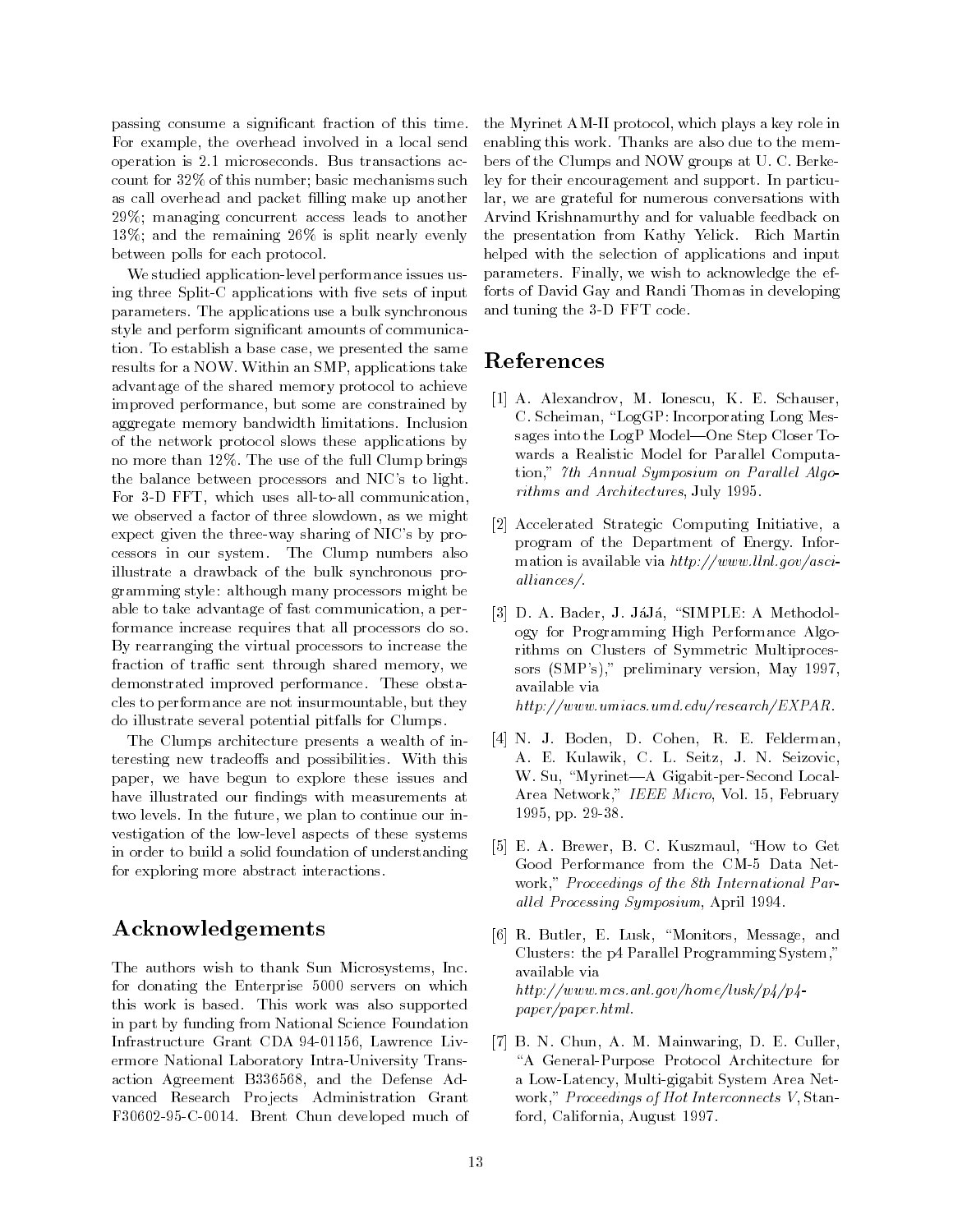- D E Culler- A Dusseau- S C Goldstein- A Kr ishnamurthy- S S Lumetta- T von Eickenest etnisch, enemische Programming in Split zu Proceedings of Supercomputing - Portland-Oregon- November - pp
- D E Culler- R M Karp- D A Patterson- A Sa hay- K E Schauser- E Santos- R Subramo nian- T von Eichen-Eiche Angeles and Eichenberg and Eichen and Eichen and Eichenberg and Eichenberg and Eiche Model of Parallel Computation- Proceedings of the  $4th$  ACM SIGPLAN Symposium on Principles and Practice of Paral lel Programming- San diego-diego-diego-diego-diego-diego-diego-diego-diego-diego-diego-diego-diego-diego-diego-diego-diego-diego-di
- d e culler-de-culler-de-culler-de-culler-de-culler-de-culler-de-culler-de-culler-de-culler-de-culler-de-culler-C O Yoshikawa- Assessing Fast Network In terfaces-in-terfaces-in-terfaces-in-terfaces-in-terfaces-in-terfaces-in-terfaces-in-terfaces-in-terfaces-in-ter - pp. 200 pp. 200 pp. 200 pp. 200 pp. 200 pp. 200 pp. 200 pp. 200 pp. 200 pp. 200 pp. 200 pp. 200 pp. 200 pp.
- S J Fink- S B Baden- Non Uniform Parti tioning of Finite Difference Methods Running on SMP Clusters- submitted for publication- avail able via  $http://www-cse.ucsd.edu/users/baden/MT.html.$
- is a baden-baden-baden-baden-baden-baden-baden-baden-baden-baden-baden-baden-baden-baden-baden-baden-baden-bad for Multi Tier Programming of Block Structured Applications on SMP Clusters- submitted for publication-blue via available via available via available via available via available via available via avail  $http://www-cse.ucsd.edu/users/baden/MT.html.$
- I Foster-Foster-Foster-Foster-Foster-Foster-Foster-Foster-Foster-Foster-Foster-Foster-Foster-Foster-Foster-Fos Nexus Approach to Integrating Multithreading and Communication-Communication-Communication-Communication-Communication-Communication-Communication-Communica Distributed Computing- Vol - August produced a product of the product of the product of the product of the product of the product of the product of the product of the product of the product of the product of the product of the product of the product of the p
- I Foster- J Geisler- C Kesselman- S Tuecke-Managing Multiple CommunicationMethods in High Performance Networked Computing Sys tems- Journal of Paral lel and Distributed Com puting-band and put in the put of the put of the put of the put of the put of the put of the put of the put of
- , a taxonomy of Property and Monday, the Monday of Property and the U.S. of Property and the U.S. of Property of Property and the U.S. of Property and the U.S. of Property and the U.S. of Property and the U.S. of Property gramming Models for Symmetric Multiproces sors and Sors and Sors and Sors and Sors and Sors and Sors and Sors and Sors and Sors and Sors and Sors and S ming Models for Massively Parallel Computers - October - pp
- M Haines- D Cronk- P Mehrotra- On the De sign of Chant: A Talking Threads Package," - Proceedings of Supercomputing of Supercomputing and the Supercomputing of Supercomputing and the Supercomputing of the Supercomputing of the Supercomputing of the Supercomputing of the Supercomputing of the Supercomputin ton-ber de la posta de la posta de la posta de la posta de la posta de la posta de la posta de la posta de la
- is a construct of the single state of the single state of the state of the state of the state of the state of tion Restructuring and Performance Portabil ity on Shared Virtual Memory and Hardware

Companies and Multiprocessors-Andreae in Prince of Prince and Prince of Prince and Prince of Prince and Prince ciples and Practice of Parallel Programming - pp 

- [18] B H. Lim, P. Heidelberger, P. Pattnaik, M. Snir, Message Proxies for Ecient- Protected Com munication on SMP Clusters- IBM Almaden avec extensive and the property of the property of the sequent of  $\mathcal{L}_\mathbf{C}$ 1996.
- L T Liu- D E Culler- Evaluation of the Intel Paragon on Active Message Communica tion-dimension-dimension-dimension-dimension-dimension-dimension-dimension-dimension-dimension-dimension-dimension-Group Conference- June - also available via  $http://now.CS.Berkeley. EDU$
- a B. D. Lumena, D. E. Cuner, Managing Concurrent Access for Shared Memory Active Mes sages-berkeley Technical Report in the second control of the second in the second in the second in the second in the second in the second in the second in the second in the second in the second in the second in the second preparation
- a Mainware and Culler-Culler-Culler-Culler-Culler-Culler-Culler-Culler-Culler-Culler-Culler-Culler-Culler-Culler-Culler-Culler-Culler-Culler-Culler-Culler-Culler-Culler-Culler-Culler-Culler-Culler-Culler-Culler-Culler-Cull  $"Ac$ tive Message Applications Programming In terface and Communication Subsystem Orga nization, under the second proportiong cost via contrare to a ment available via mente de la provincia de la contrare de la contrare de la contrare  $http://now.CS.Berkeley. EDU.$
- R Martin- HPAM an Active Message Layer for a network of HP Workstations-Allen and the Montgo of Hot Interconnects II- Stanford- California- Au gust 
- pp
- is a mellor and algorithmeyer and algorithment of the company rithms for Scalable Synchronization on Shared Memory Multiprocessors- ACM Transactions on Computer Systems-American Systems-American Systems-American Systems-American Systems-American Systems-American Systems-American Systems-American Systems-American Systems-American Systems-American Systems-American System - pp
- [24] S.S. Mukherjee, M. D. Hill, "A Case for Making Network Interfaces Less Peripheral- Proceedings of Hot Interconnects V- Stanford- California- Au gust 1997.
- R H Saavedra- Micro Benchmark Analysis of the KSR-processes of Supercomputing the Supercomputing of Supercomputing the Supercomputing of Supercomputing T portland-ber - Portland-ber - Portland-ber - Portland-ber - Portland-ber - Portland-ber - Portland-ber - Portland-
- is a second contract the contract of the state of the second contract of the second contract of the second contract of the second contract of the second contract of the second contract of the second contract of the second Active Messages on the Meiko CS - Proceed ings of the 9th International Parallel Processing Symposium- April
- A Singhal- D Broniarczyk- F Cerauskis-J Price- L Yuan- C Cheng- D Doblar- S Fosthe Harvey-Harvey-Behavior († 1921), met een gebeure en gebouwer cres, created a formal performance business for the second part of the second performance business and the second performance business of the second performance of the second performance of the second performance of the se and a proceedings of the Hot Interconnects of Hot International Connects of Hot International Connection of T IV- Stanford- California- August - pp